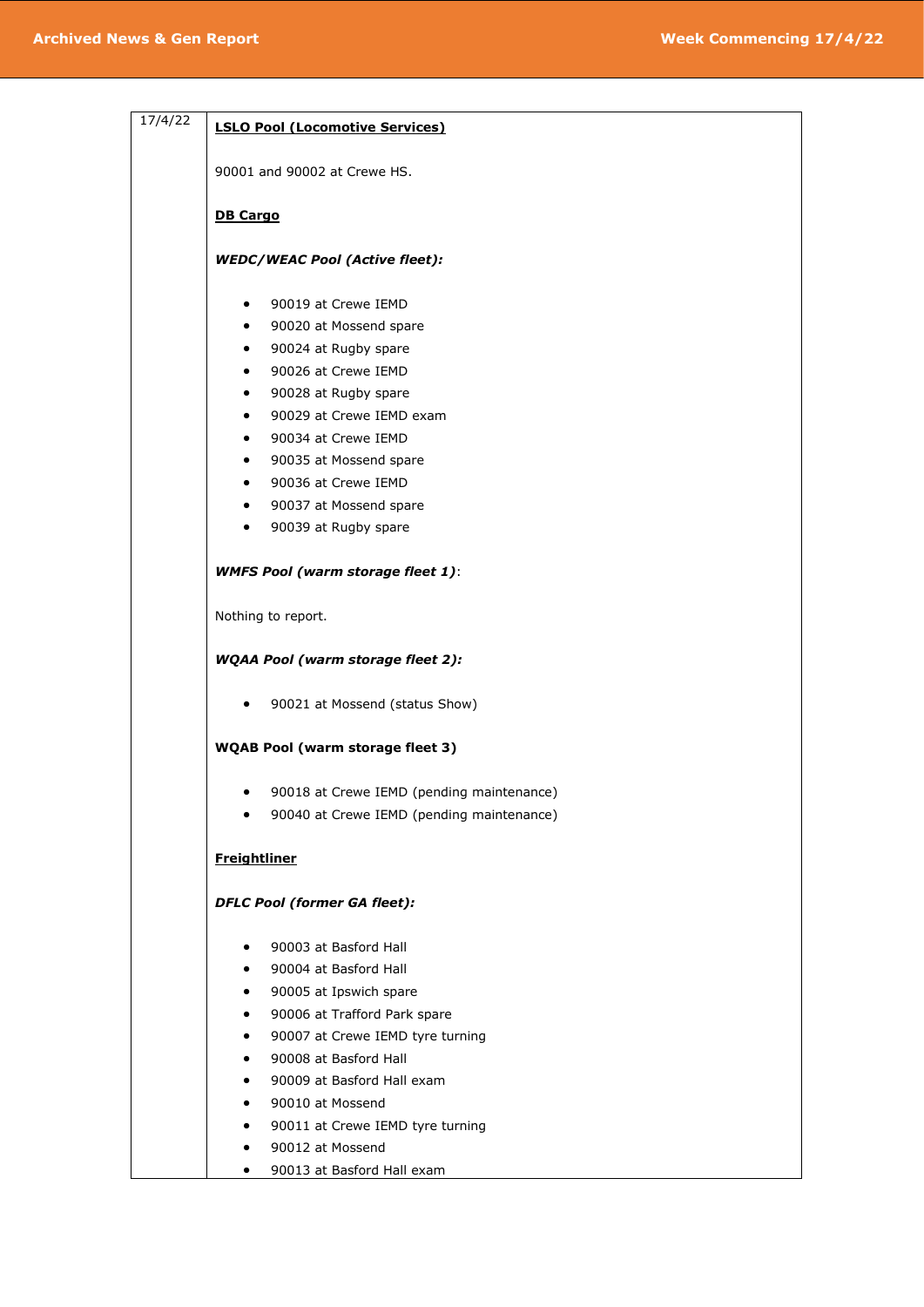|         | 90014 at Ipswich<br>٠                                      |
|---------|------------------------------------------------------------|
|         | 90015 at Ipswich<br>$\bullet$                              |
|         |                                                            |
|         | <b>DFLC Pool (original FL fleet):</b>                      |
|         | 90016 at Mossend<br>٠                                      |
|         | 90041 at Ipswich<br>$\bullet$                              |
|         | 90042 at Mossend<br>$\bullet$                              |
|         | 90043 at Trafford Park spare<br>$\bullet$                  |
|         | 90044 at Basford Hall exam<br>$\bullet$                    |
|         | 90045 at Basford Hall<br>٠                                 |
|         | 90046 at Basford Hall<br>$\bullet$                         |
|         | 90047 at Mossend<br>٠                                      |
|         | 90048 at Mossend<br>٠                                      |
|         | 90049 at Basford Hall<br>٠                                 |
| 18/4/22 | <b>LSLO Pool (Locomotive Services)</b>                     |
|         | 90001 and 90002 at Crewe HS.                               |
|         | <b>DB Cargo</b>                                            |
|         |                                                            |
|         | <b>WEDC/WEAC Pool (Active fleet):</b>                      |
|         | 90019 at Crewe IEMD<br>$\bullet$                           |
|         | 90020 transferred Mossend-Grangemouth, then 4M30 (pm)<br>٠ |
|         | 90024 at Rugby spare<br>٠                                  |
|         | 90026 at Crewe IEMD<br>$\bullet$                           |
|         | 90028 worked 0Z90 Rugby-Crewe IEMD                         |
|         | 90029 at Crewe IEMD exam<br>٠                              |
|         | 90034 at Crewe IEMD<br>٠                                   |
|         | 90035 transferred Mossend-Grangemouth, then 4M30 (pm)      |
|         | 90036 at Crewe IEMD                                        |
|         | 90037 at Mossend spare                                     |
|         | 90039 worked 0Z90 Rugby-Crewe IEMD<br>٠                    |
|         | <b>WMFS Pool (warm storage fleet 1):</b>                   |
|         | Nothing to report.                                         |
|         | <b>WQAA Pool (warm storage fleet 2):</b>                   |
|         | 90021 at Mossend (status Show)<br>٠                        |
|         | <b>WQAB Pool (warm storage fleet 3)</b>                    |
|         |                                                            |
|         | 90018 at Crewe IEMD (pending maintenance)<br>$\bullet$     |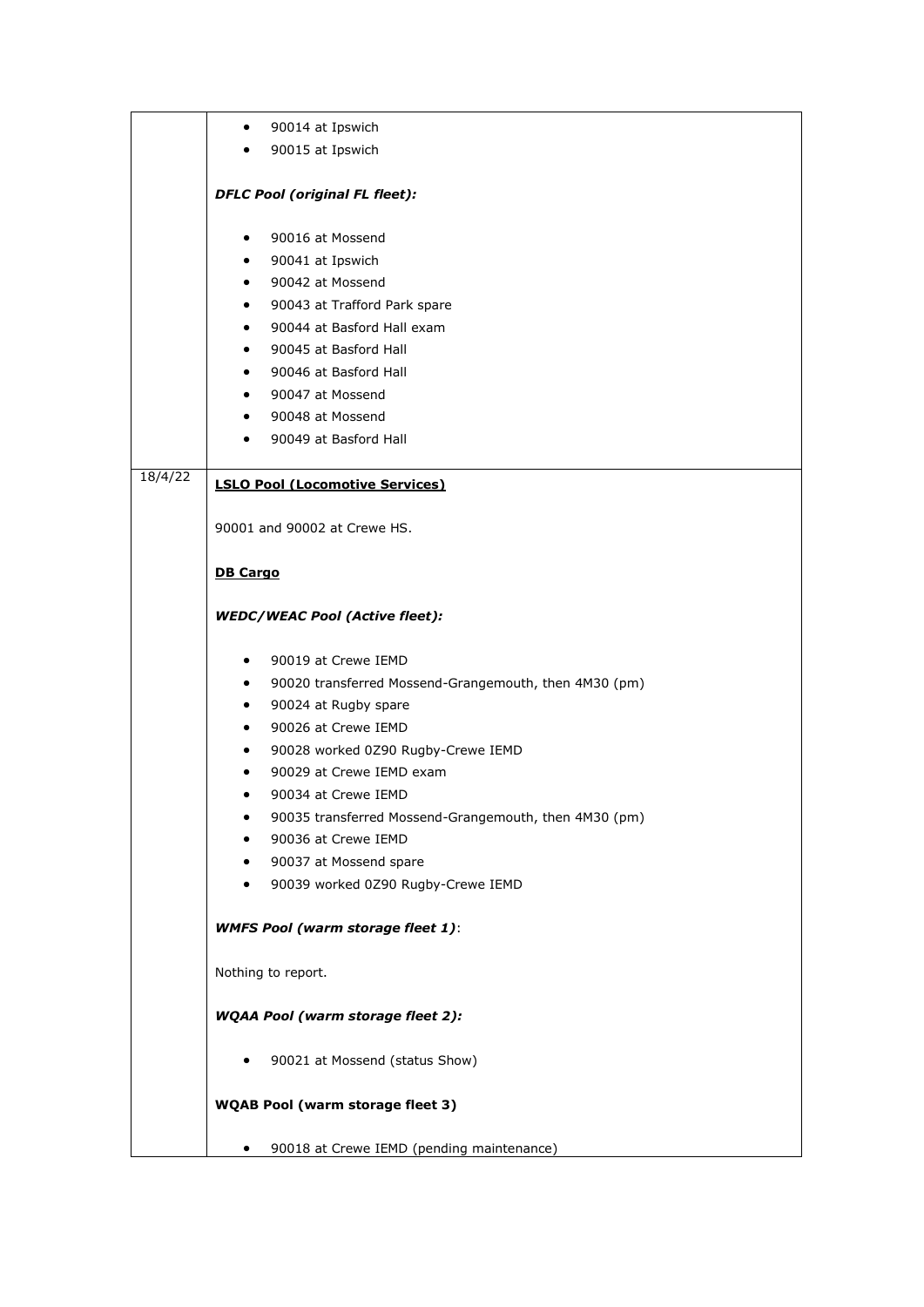|         | 90040 at Crewe IEMD (pending maintenance)<br>$\bullet$                  |
|---------|-------------------------------------------------------------------------|
|         | <b>Freightliner</b>                                                     |
|         |                                                                         |
|         | <b>DFLC Pool (former GA fleet):</b>                                     |
|         | 90003 at Basford Hall<br>$\bullet$                                      |
|         | 90004 at Basford Hall<br>$\bullet$                                      |
|         | 90005 at Ipswich spare<br>$\bullet$                                     |
|         | 90006 at Trafford Park spare<br>$\bullet$                               |
|         | 90007 at Crewe IEMD tyre turning<br>$\bullet$                           |
|         | 90008 at Basford Hall<br>$\bullet$                                      |
|         | 90009 at Basford Hall exam<br>$\bullet$                                 |
|         | 90010 at Mossend<br>$\bullet$                                           |
|         | 90011 at Crewe IEMD tyre turning<br>$\bullet$                           |
|         | 90012 at Mossend<br>$\bullet$                                           |
|         | 90013 at Basford Hall exam<br>$\bullet$                                 |
|         | 90014 at Ipswich<br>$\bullet$                                           |
|         | 90015 at Ipswich<br>$\bullet$                                           |
|         | <b>DFLC Pool (original FL fleet):</b>                                   |
|         | 90016 at Mossend<br>$\bullet$                                           |
|         | 90041 at Ipswich<br>$\bullet$                                           |
|         | 90042 at Mossend<br>$\bullet$                                           |
|         | 90043 at Trafford Park spare<br>$\bullet$                               |
|         | 90044 at Basford Hall exam<br>$\bullet$                                 |
|         | 90045 at Basford Hall<br>$\bullet$                                      |
|         | 90046 at Basford Hall                                                   |
|         | 90047 at Mossend                                                        |
|         | 90048 at Mossend                                                        |
|         | 90049 at Basford Hall                                                   |
| 19/4/22 | <b>LSLO Pool (Locomotive Services)</b>                                  |
|         | 90001 and 90002 at Crewe HS.                                            |
|         | <b>DB Cargo</b>                                                         |
|         | <b>WEDC/WEAC Pool (Active fleet):</b>                                   |
|         | 90019 at Crewe IEMD<br>٠                                                |
|         | 90020 unknown transfer Mossend-Grangemouth, then 4M30 (pm)<br>$\bullet$ |
|         | 90024 unknown transfer Rugby-Daventry, then 4S47 (pm)<br>٠              |
|         | 90026 at Crewe IEMD                                                     |
|         | 90028 worked 0M40 Crewe IEMD-Daventry, then 4S49 (pm)                   |
|         | 90029 worked 0M40 Crewe IEMD-Daventry, then 4S49 (pm)                   |
|         | 90034 at Crewe IEMD<br>$\bullet$                                        |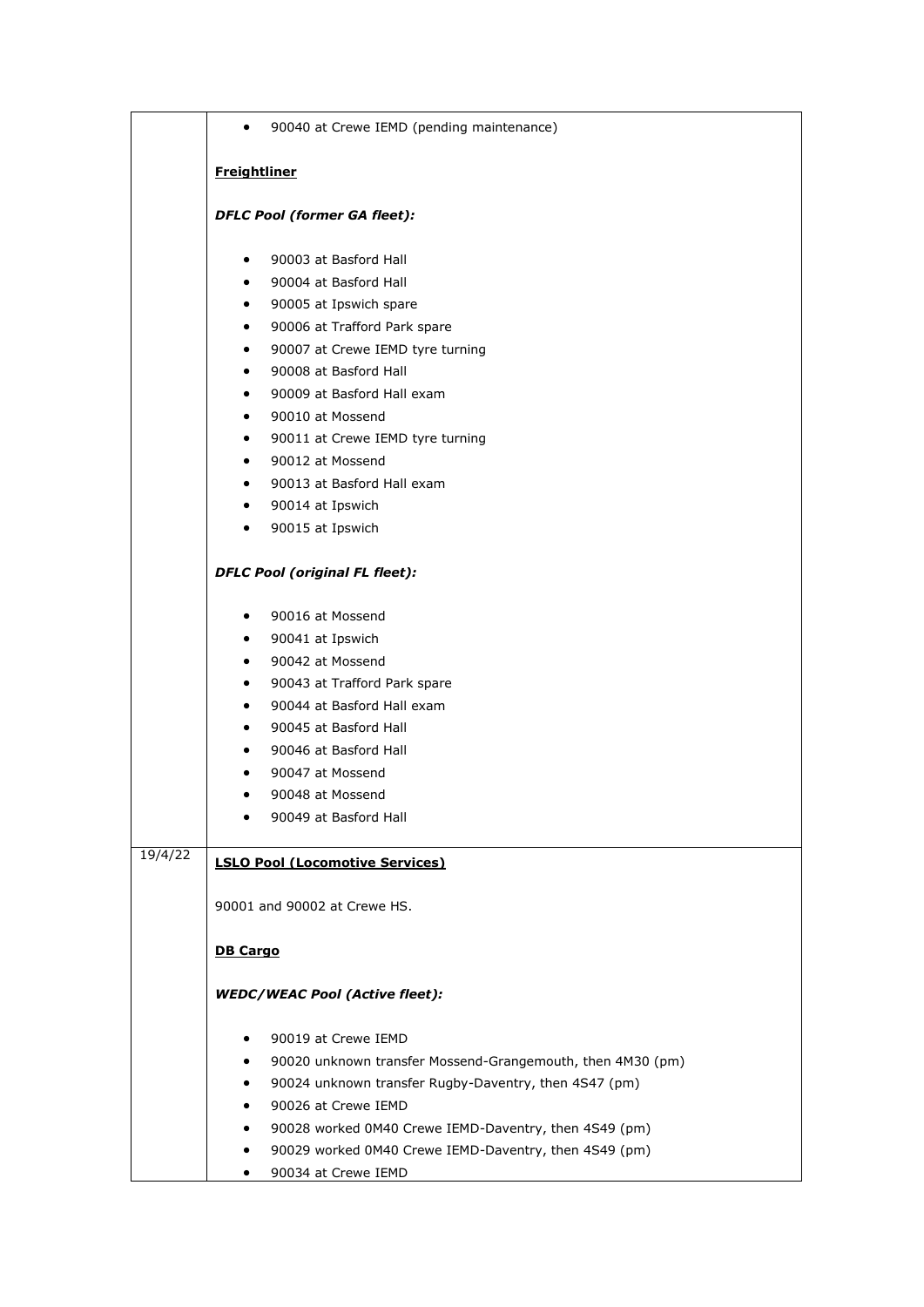|                     | 90035 at Mossend                                            |
|---------------------|-------------------------------------------------------------|
|                     | 90036 at Crewe IEMD                                         |
| $\bullet$           | 90037 DITL on 4M25 Mossend-Daventry (am), then 4S47 (pm)    |
| $\bullet$           | 90039 at Crewe IEMD exam                                    |
|                     | <b>WMFS Pool (warm storage fleet 1):</b>                    |
|                     | Nothing to report.                                          |
|                     | WQAA Pool (warm storage fleet 2):                           |
|                     | 90021 at Mossend (status Show)                              |
|                     | <b>WQAB Pool (warm storage fleet 3)</b>                     |
| ٠                   | 90018 at Crewe IEMD (pending maintenance)                   |
| $\bullet$           | 90040 at Crewe IEMD (pending maintenance)                   |
| <b>Freightliner</b> |                                                             |
|                     | <b>DFLC Pool (former GA fleet):</b>                         |
| $\bullet$           | 90003 unknown transfer Crewe-Garston, then 4L60 (pm)        |
| ٠                   | 90004 unknown transfer Crewe-Garston, then 4L60 (pm)        |
| ٠                   | 90005 worked 4S88 (pm)                                      |
|                     | 90006 unknown transfer Trafford Park-Crewe, then 4M87 (pm)  |
| ٠                   | 90007 at Crewe IEMD tyre turning                            |
|                     | 90008 worked 4L41 Basford Hall-Ipswich (am), then 4M89 (pm) |
|                     | 90009 at Basford Hall exam                                  |
|                     | 90010 worked 4L81 (pm)                                      |
|                     | 90011 at Crewe IEMD tyre turning                            |
|                     | 90012 worked 4L81 (pm)                                      |
|                     | 90013 at Basford Hall exam                                  |
|                     | 90014 worked 4xxx Ipswich-Basford Hall (am/pm)              |
|                     | 90015 worked 4S88 (pm)                                      |
|                     | <b>DFLC Pool (original FL fleet):</b>                       |
|                     | 90016 worked 4M80 (pm)                                      |
|                     | 90041 worked 4xxx Ipswich-Basford Hall (am/pm)              |
|                     | 90042 worked 4M11 (pm)                                      |
|                     | 90043 unknown transfer Trafford Park, then 4M87 (pm)        |
|                     | 90044 at Basford Hall exam                                  |
|                     | 90045 at Basford Hall                                       |
|                     | 90046 at Basford Hall                                       |
|                     | 90047 worked 4M11 (pm)                                      |
|                     | 90048 worked 4M80 (pm)                                      |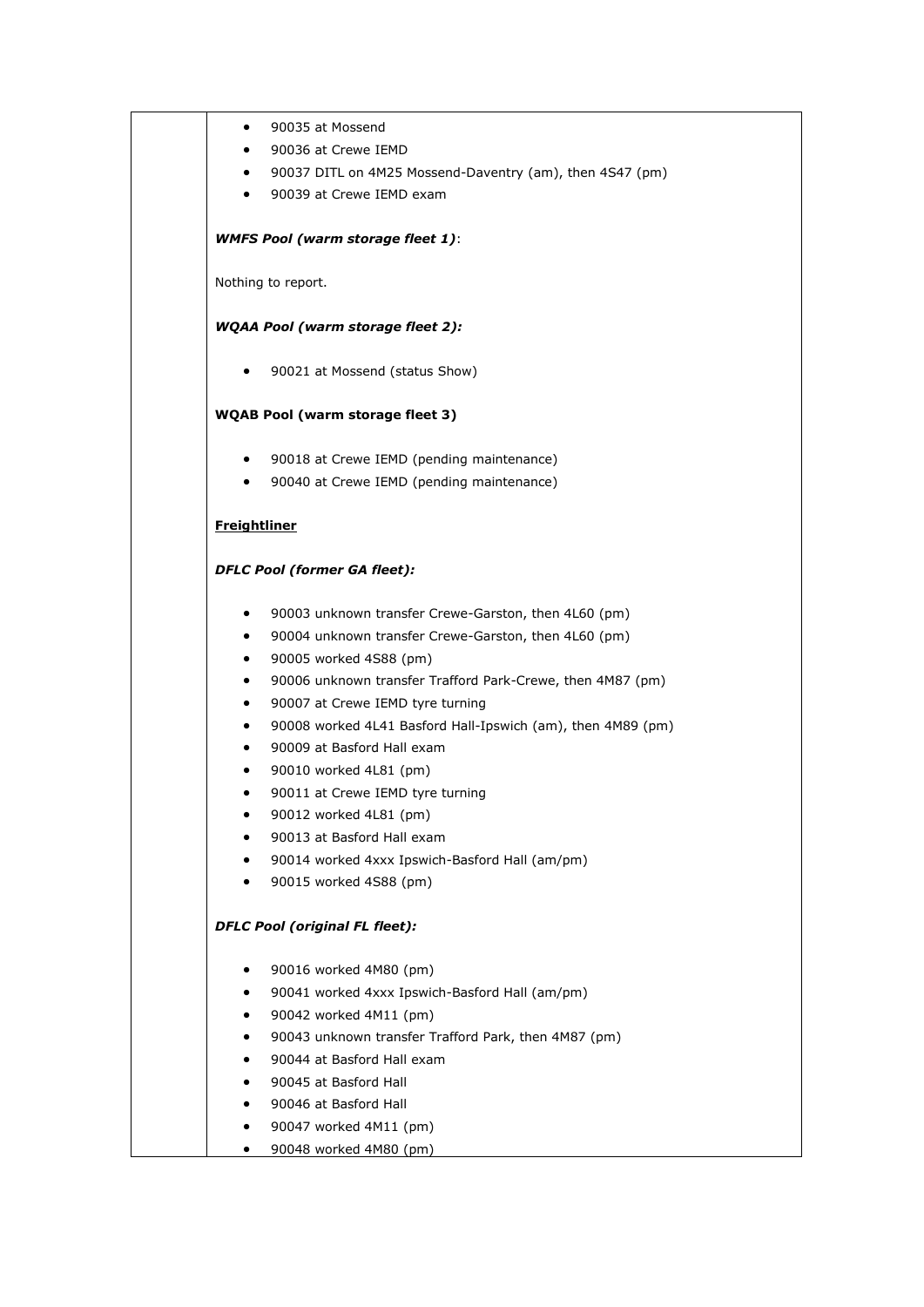|         | 90049 allocated 4L41 Basford Hall-Ipswich (am), then 4M89 (pm)<br>$\bullet$                                                                                                                                                                                                                                                                                                                                                                                                                                                                                             |
|---------|-------------------------------------------------------------------------------------------------------------------------------------------------------------------------------------------------------------------------------------------------------------------------------------------------------------------------------------------------------------------------------------------------------------------------------------------------------------------------------------------------------------------------------------------------------------------------|
| 20/4/22 | <b>LSLO Pool (Locomotive Services)</b>                                                                                                                                                                                                                                                                                                                                                                                                                                                                                                                                  |
|         | 90001 and 90002 at Crewe HS.                                                                                                                                                                                                                                                                                                                                                                                                                                                                                                                                            |
|         | <b>DB Cargo</b>                                                                                                                                                                                                                                                                                                                                                                                                                                                                                                                                                         |
|         | <b>WEDC/WEAC Pool (Active fleet):</b>                                                                                                                                                                                                                                                                                                                                                                                                                                                                                                                                   |
|         | 90019 at Crewe IEMD<br>٠<br>90020 worked 4M30, 0M30 to Rugby (am), 0M31 to Daventry, 4S49 (pm)<br>$\bullet$<br>90024 worked 4M25 (am), 4S47 (pm)<br>$\bullet$<br>90026 at Crewe IEMD<br>٠<br>90028 unknown transfer Grangemouth-Mossend (am), 4N30, 4M30 (pm)<br>٠<br>90029 unknown transfer Grangemouth-Mossend (am), 4N30, 4M30 (pm)<br>٠<br>90034 at Crewe IEMD<br>$\bullet$<br>90035 worked 4M30, 0M30 to Rugby (am), 0M31 to Daventry, 4S49 (pm)<br>$\bullet$<br>90036 at Crewe IEMD<br>$\bullet$<br>90037 worked 4M25 (am), 4S47 (pm)<br>90039 at Crewe IEMD exam |
|         | <b>WMFS Pool (warm storage fleet 1):</b>                                                                                                                                                                                                                                                                                                                                                                                                                                                                                                                                |
|         | Nothing to report.                                                                                                                                                                                                                                                                                                                                                                                                                                                                                                                                                      |
|         | <b>WQAA Pool (warm storage fleet 2):</b>                                                                                                                                                                                                                                                                                                                                                                                                                                                                                                                                |
|         | 90021 at Mossend spare                                                                                                                                                                                                                                                                                                                                                                                                                                                                                                                                                  |
|         | <b>WQAB Pool (warm storage fleet 3)</b>                                                                                                                                                                                                                                                                                                                                                                                                                                                                                                                                 |
|         | 90018 at Crewe IEMD (pending maintenance)<br>90040 at Crewe IEMD (pending maintenance)                                                                                                                                                                                                                                                                                                                                                                                                                                                                                  |
|         | <b>Freightliner</b>                                                                                                                                                                                                                                                                                                                                                                                                                                                                                                                                                     |
|         | <b>DFLC Pool (former GA fleet):</b>                                                                                                                                                                                                                                                                                                                                                                                                                                                                                                                                     |
|         | 90003 worked 4M45 (am), 4L60 (pm)<br>٠<br>90004 worked 4M45 (am), 4L60 (pm)<br>90005 worked 4Sxx (am), 4M80 (pm)<br>٠<br>90006 worked 4L91 (am), 4M87 (pm)<br>٠<br>90007 at Crewe IEMD tyre turning<br>٠<br>90008 at Ipswich no AM workings known (am), 4S88 (pm)<br>٠                                                                                                                                                                                                                                                                                                  |
|         | 90009 at Basford Hall exam<br>90010 worked 4Sxx (am), 4L81 (pm)<br>٠<br>90011 at Crewe IEMD tyre turning<br>٠                                                                                                                                                                                                                                                                                                                                                                                                                                                           |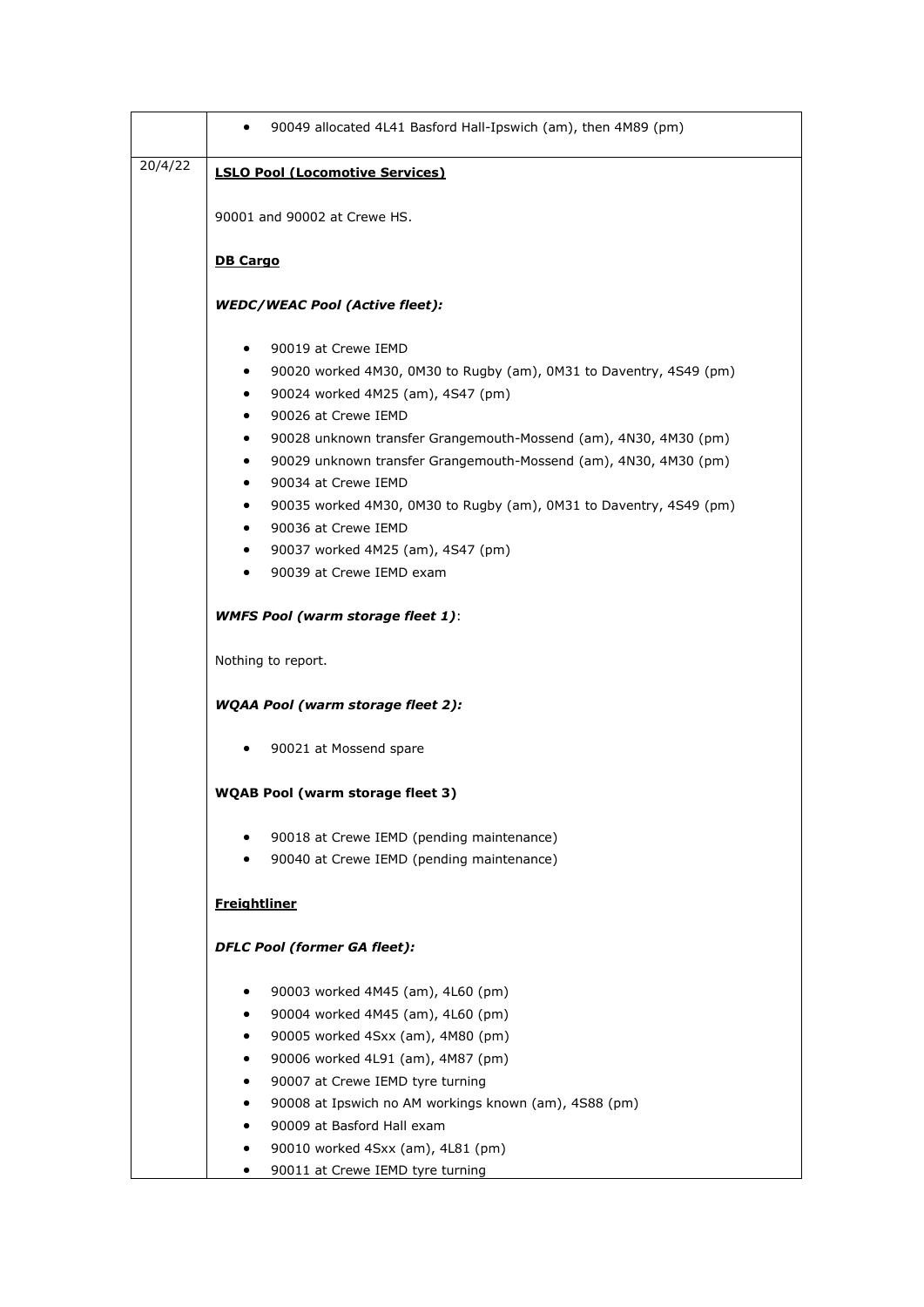|         | 90012 worked 4Sxx (am), 4L81 (pm)<br>٠                                  |
|---------|-------------------------------------------------------------------------|
|         | 90013 at Basford Hall exam<br>٠                                         |
|         | 90014 worked 4M63 (am)<br>٠                                             |
|         | 90015 worked 4Sxx (am), 4M80 (pm)<br>$\bullet$                          |
|         |                                                                         |
|         | <b>DFLC Pool (original FL fleet):</b>                                   |
|         | 90016 worked 4L82 to Ipswich (am), 4M89 (pm)<br>٠                       |
|         | 90041 worked 4M63 (am)<br>٠                                             |
|         | 90042 worked 4S50 (am), 4M11 (pm)                                       |
|         | 90043 worked 4L91 (am), 4M87 (pm)<br>٠                                  |
|         | 90044 at Basford Hall exam<br>٠                                         |
|         | 90045 at Basford Hall<br>٠                                              |
|         | 90046 at Ipswich no AM workings known (am), 4S88 (pm)<br>٠              |
|         | 90047 worked 4S50 (am), 4M11 (pm)                                       |
|         | 90048 worked 4L82 to Ipswich (am), 4M89 (pm)<br>٠                       |
|         | 90049 at Basford Hall<br>٠                                              |
| 21/4/22 |                                                                         |
|         | <b>LSLO Pool (Locomotive Services)</b>                                  |
|         | 90001 and 90002 at Crewe HS.                                            |
|         |                                                                         |
|         | <b>DB Cargo</b>                                                         |
|         | Please note that 90021 transferred from the WQAA to WEAC active pool.   |
|         | <b>WEDC/WEAC Pool (Active fleet):</b>                                   |
|         |                                                                         |
|         | 90019 at Crewe IEMD<br>٠                                                |
|         | 90020 worked 4D51 Grangemouth-Mossend (am), 4N30, 4M30 (pm)<br>٠        |
|         | 90021 at Mossend spare                                                  |
|         | 90024 allocated to 4M25 (am), 4S47 (pm)                                 |
|         | 90026 at Crewe IEMD                                                     |
|         | 90028 worked 4M30, 0M30 to Rugby (am), 0M31 to Daventry, 4S49 (pm)<br>٠ |
|         | 90029 worked 4M30, 0M30 to Rugby (am), 0M31 to Daventry, 4S49 (pm)<br>٠ |
|         | 90034 at Crewe IEMD                                                     |
|         | 90035 worked 4D51 Grangemouth-Mossend (am), 4N30, 4M30 (pm)<br>٠        |
|         | 90036 at Crewe IEMD<br>٠                                                |
|         | 90037 worked 4M25 (am), 4S47 (pm)<br>٠                                  |
|         | 90039 at Crewe IEMD exam<br>٠                                           |
|         | <b>WMFS Pool (warm storage fleet 1):</b>                                |
|         |                                                                         |
|         | Nothing to report.                                                      |
|         | <b>WQAA Pool (warm storage fleet 2):</b>                                |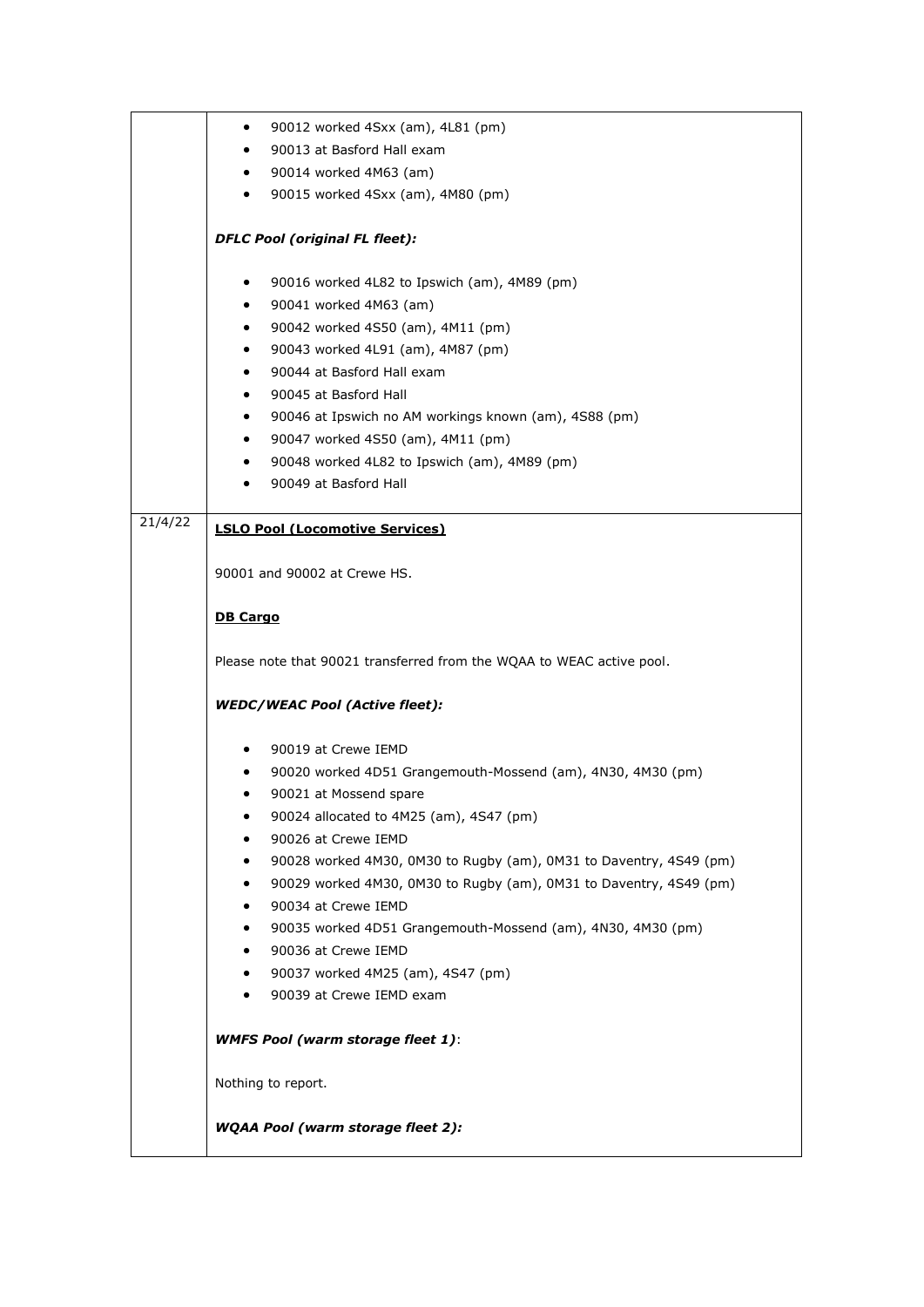|         | Nothing to report.                                                        |
|---------|---------------------------------------------------------------------------|
|         | <b>WQAB Pool (warm storage fleet 3)</b>                                   |
|         | 90018 at Crewe IEMD (pending maintenance)<br>$\bullet$                    |
|         | 90040 at Crewe IEMD (pending maintenance)<br>$\bullet$                    |
|         |                                                                           |
|         | <b>Freightliner</b>                                                       |
|         | <b>DFLC Pool (former GA fleet):</b>                                       |
|         | 90003 worked 4M45 (am), 4L60 (pm)<br>٠                                    |
|         | 90004 worked 4M45 (am), 4L60 (pm)<br>$\bullet$                            |
|         | 90005 worked 4xxx to Ipswich (am), no PM workings known (pm)<br>$\bullet$ |
|         | 90006 worked 4L91 (am), 4M87 (pm)<br>٠                                    |
|         | 90007 worked 4xxx to Ipswich (am), no PM workings known (pm)<br>$\bullet$ |
|         | 90008 worked 4S88 (am), no PM workings known (pm)<br>$\bullet$            |
|         | 90009 at Basford Hall exam<br>$\bullet$                                   |
|         | 90010 worked 4S83 (am), no PM workings known (pm)<br>$\bullet$            |
|         | 90011 worked 4xxx to Ipswich, 4M63 (am)                                   |
|         | 90012 worked 4S83 (am), no PM workings known (pm)<br>$\bullet$            |
|         | 90013 at Basford Hall exam<br>$\bullet$                                   |
|         | 90014 at Basford Hall<br>$\bullet$                                        |
|         | 90015 worked 4xxx to Ipswich, 4M63 (am)<br>$\bullet$                      |
|         | <b>DFLC Pool (original FL fleet):</b>                                     |
|         | 90016 worked 4L89 (am), no PM workings known (pm)<br>$\bullet$            |
|         | 90041 at Basford Hall<br>$\bullet$                                        |
|         | 90042 worked 4S50 (am), no PM workings known (pm)<br>٠                    |
|         | 90043 at Basford Hall<br>٠                                                |
|         | 90044 at Basford Hall exam                                                |
|         | 90045 at Basford Hall                                                     |
|         | 90046 worked 4S88 (am), no PM workings known (pm)                         |
|         | 90047 worked 4S50 (am), no PM workings known (pm)<br>٠                    |
|         | 90048 worked 4L89 (am), no PM workings known (pm)<br>٠                    |
|         | 90049 worked 4L91 (am), 4M87 (pm)<br>٠                                    |
| 22/4/22 | <b>LSLO Pool (Locomotive Services)</b>                                    |
|         | 90001 and 90002 at Crewe HS.                                              |
|         |                                                                           |
|         | <b>DB Cargo</b>                                                           |
|         | <b>WEDC/WEAC Pool (Active fleet):</b>                                     |
|         |                                                                           |
|         | 90019 at Crewe IEMD                                                       |
|         | 90020 worked 4M30, 0M30 (am), 0M31 to Daventry, 4S49 (pm)<br>٠            |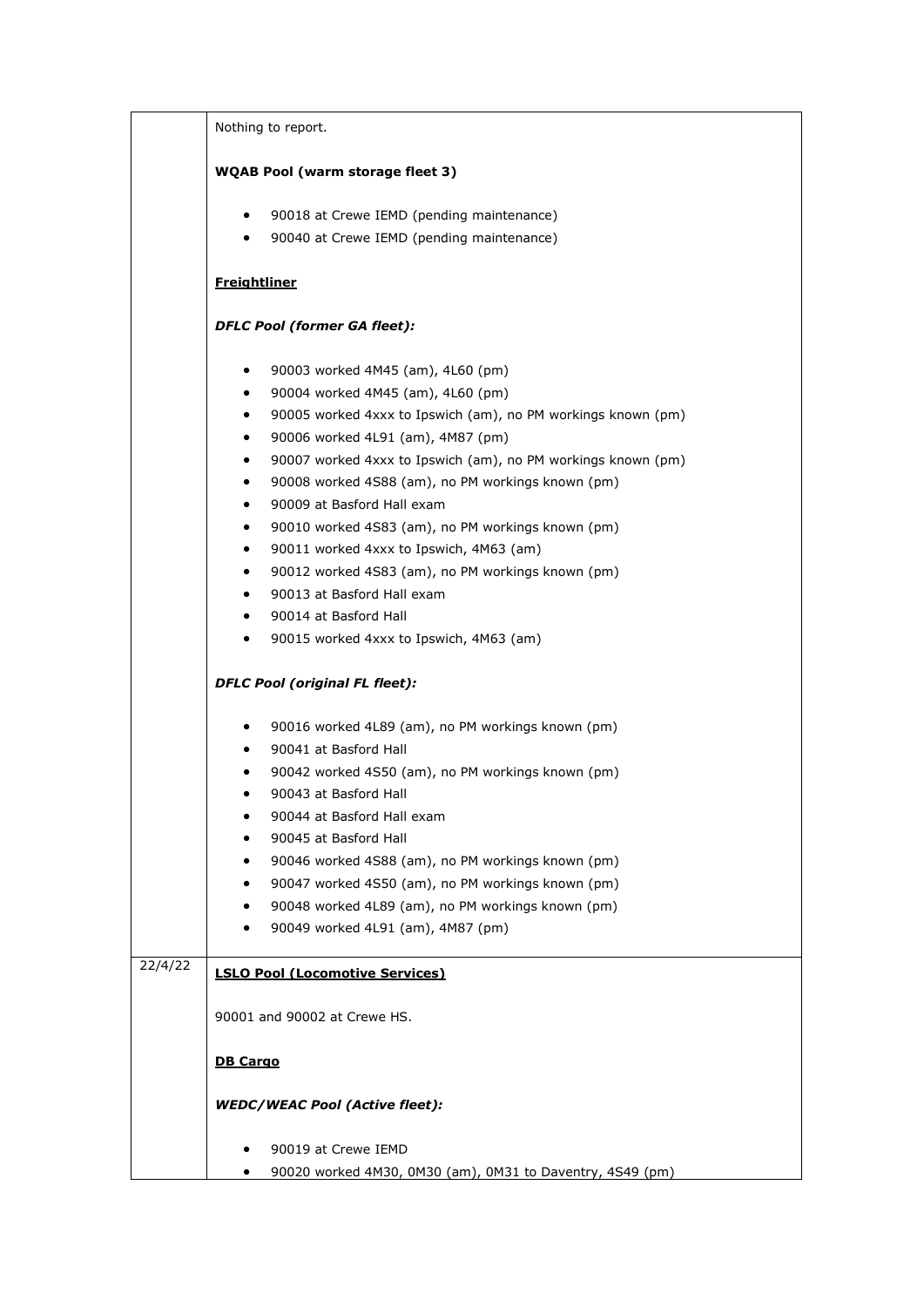| ٠                   | 90021 at Mossend spare                                             |
|---------------------|--------------------------------------------------------------------|
| $\bullet$           | 90024 worked 4M25 (am), 4S47 (pm)                                  |
| $\bullet$           | 90026 at Crewe IEMD                                                |
|                     | 90028 worked 4D51 Grangemouth-Mossend (am), 4N30, 4M30 (pm)        |
| $\bullet$           | 90029 worked 4D51 Grangemouth-Mossend (am), 4N30, 4M30 (pm)        |
| $\bullet$           | 90034 at Crewe IEMD                                                |
| $\bullet$           | 90035 worked 4M30, 0M30 to Rugby (am), 0M31 to Daventry, 4S49 (pm) |
| $\bullet$           | 90036 at Crewe IEMD                                                |
| $\bullet$           | 90037 worked 4M25 (am), 4S47 (pm)                                  |
| $\bullet$           | 90039 at Crewe IEMD exam                                           |
|                     | <b>WMFS Pool (warm storage fleet 1):</b>                           |
|                     | Nothing to report.                                                 |
|                     | <b>WQAA Pool (warm storage fleet 2):</b>                           |
|                     | Nothing to report.                                                 |
|                     | <b>WQAB Pool (warm storage fleet 3)</b>                            |
| $\bullet$           | 90018 at Crewe IEMD (pending maintenance)                          |
| $\bullet$           | 90040 at Crewe IEMD (pending maintenance)                          |
| <b>Freightliner</b> |                                                                    |
|                     | <b>DFLC Pool (former GA fleet):</b>                                |
| $\bullet$           | 90003 worked 4M45 (am), 4L60 (pm)                                  |
| $\bullet$           | 90004 worked 4M45 (am), 4L60 (pm)                                  |
| ٠                   | 90005 worked 4S88 (am), 4M80 (pm)                                  |
| ٠                   | 90006 worked 4L91 (am), 4M87 (pm)                                  |
|                     | 90007 at Ipswich (am), 4S88 (pm)                                   |
|                     | 90008 worked 4L95, 4M63 (am), 4L96 (pm)                            |
| $\bullet$           | 90009 at Basford Hall exam                                         |
| ٠                   | 90010 worked 4S83 (am), 4L81 (pm)                                  |
| ٠                   | 90011 at Ipswich spare (am), 4S88 (pm)                             |
|                     | 90012 worked 4S83 (am), 4L81 (pm)                                  |
|                     | 90013 at Basford Hall exam                                         |
| $\bullet$           | 90014 at Basford Hall                                              |
|                     | 90015 worked 4S88 (am), 4M80 (pm)                                  |
|                     | <b>DFLC Pool (original FL fleet):</b>                              |
| ٠                   | 90016 worked 4L89 (am), 4M89 (pm)                                  |
|                     | 90041 at Basford Hall                                              |
|                     | 90042 worked 4S50 (am), 4M11 (pm)                                  |
|                     | 90043 at Basford Hall                                              |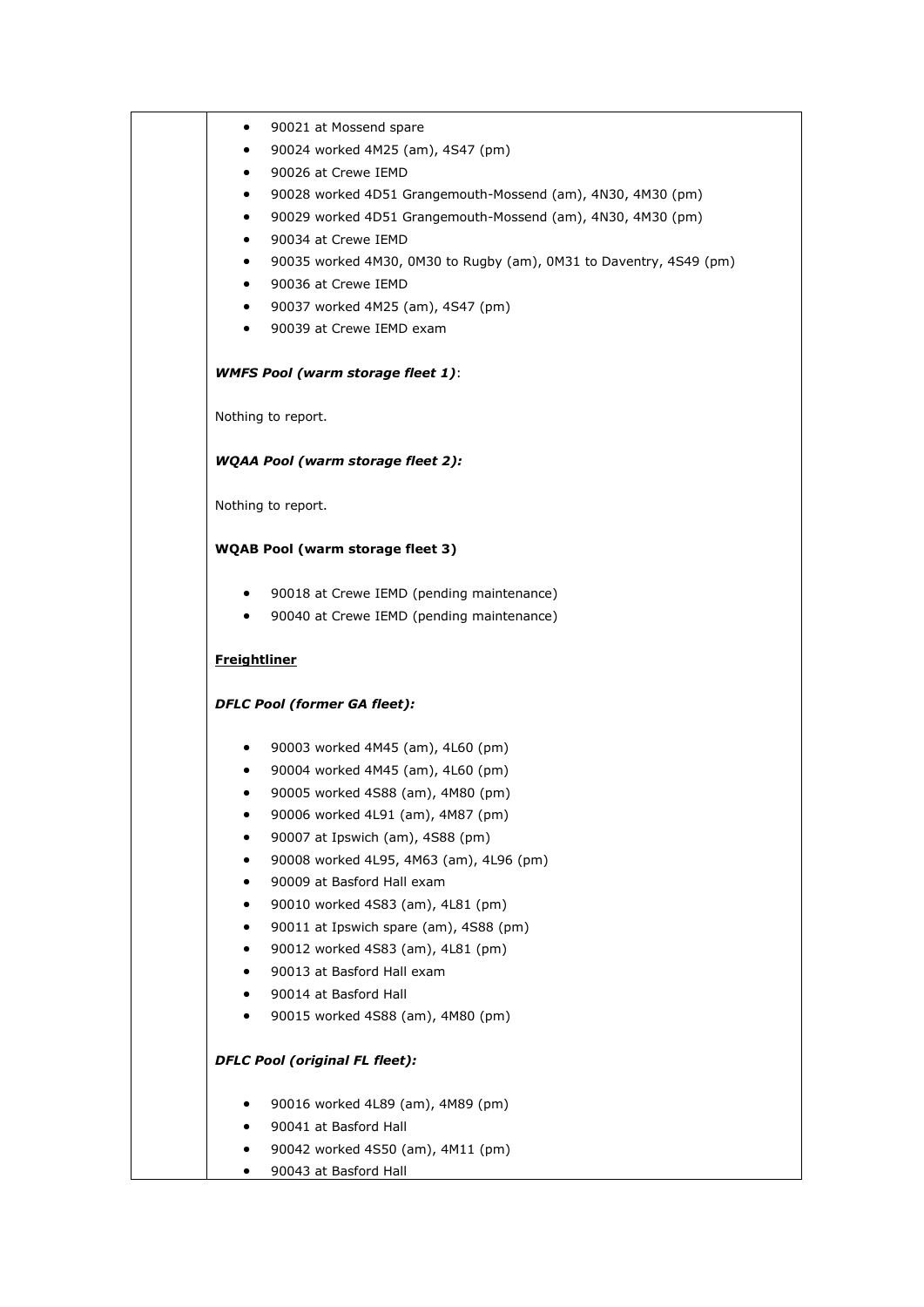|         | 90044 at Basford Hall exam<br>٠                                              |
|---------|------------------------------------------------------------------------------|
|         | 90045 worked 4L95, 4M63 (am), 4L96 (pm)<br>$\bullet$                         |
|         | 90046 at Basford Hall<br>$\bullet$                                           |
|         | 90047 worked 4S50 (am), 4M11 (pm)<br>٠                                       |
|         | 90048 worked 4L89 (am), 4M89 (pm)<br>$\bullet$                               |
|         | 90049 worked 4L91 (am), 4M87 (pm)<br>$\bullet$                               |
|         |                                                                              |
| 23/4/22 |                                                                              |
|         | <b>LSLO Pool (Locomotive Services)</b>                                       |
|         |                                                                              |
|         | 90001 and 90002 at Crewe HS.                                                 |
|         |                                                                              |
|         | <b>DB Cargo</b>                                                              |
|         |                                                                              |
|         | <b>WEDC/WEAC Pool (Active fleet):</b>                                        |
|         |                                                                              |
|         | 90019 at Crewe IEMD<br>$\bullet$                                             |
|         |                                                                              |
|         | 90020 worked 4M30 Grangemouth-Mossend only (am)<br>$\bullet$                 |
|         | 90021 at Mossend spare<br>$\bullet$                                          |
|         | 90024 at Mossend spare<br>$\bullet$                                          |
|         | 90026 at Crewe IEMD<br>$\bullet$                                             |
|         | 90028 worked 4M30 to Daventry, then transfer to Crewe IEMD (am)<br>$\bullet$ |
|         | 90029 worked 4M30 to Daventry, then transfer to Crewe IEMD (am)<br>٠         |
|         | 90034 at Crewe IEMD<br>$\bullet$                                             |
|         |                                                                              |
|         | 90035 worked 4M30 Grangemouth-Mossend only (am)<br>$\bullet$                 |
|         | 90036 at Crewe IEMD<br>$\bullet$                                             |
|         | 90037 at Mossend spare<br>$\bullet$                                          |
|         | 90039 at Crewe IEMD exam<br>$\bullet$                                        |
|         |                                                                              |
|         | <b>WMFS Pool (warm storage fleet 1):</b>                                     |
|         |                                                                              |
|         | Nothing to report.                                                           |
|         |                                                                              |
|         |                                                                              |
|         | <b>WQAA Pool (warm storage fleet 2):</b>                                     |
|         |                                                                              |
|         | Nothing to report.                                                           |
|         |                                                                              |
|         | <b>WQAB Pool (warm storage fleet 3)</b>                                      |
|         |                                                                              |
|         | 90018 at Crewe IEMD (pending maintenance)                                    |
|         | 90040 at Crewe IEMD (pending maintenance)                                    |
|         |                                                                              |
|         | <b>Freightliner</b>                                                          |
|         |                                                                              |
|         |                                                                              |
|         | <b>DFLC Pool (former GA fleet):</b>                                          |
|         |                                                                              |
|         | 90003 worked 4M45 (am), then unknown transfer back to Crewe (pm)             |
|         | 90004 worked 4M45 (am), then unknown transfer back to Crewe (pm)             |
|         | 90005 worked 4L82 to Ipswich (am), then spare                                |